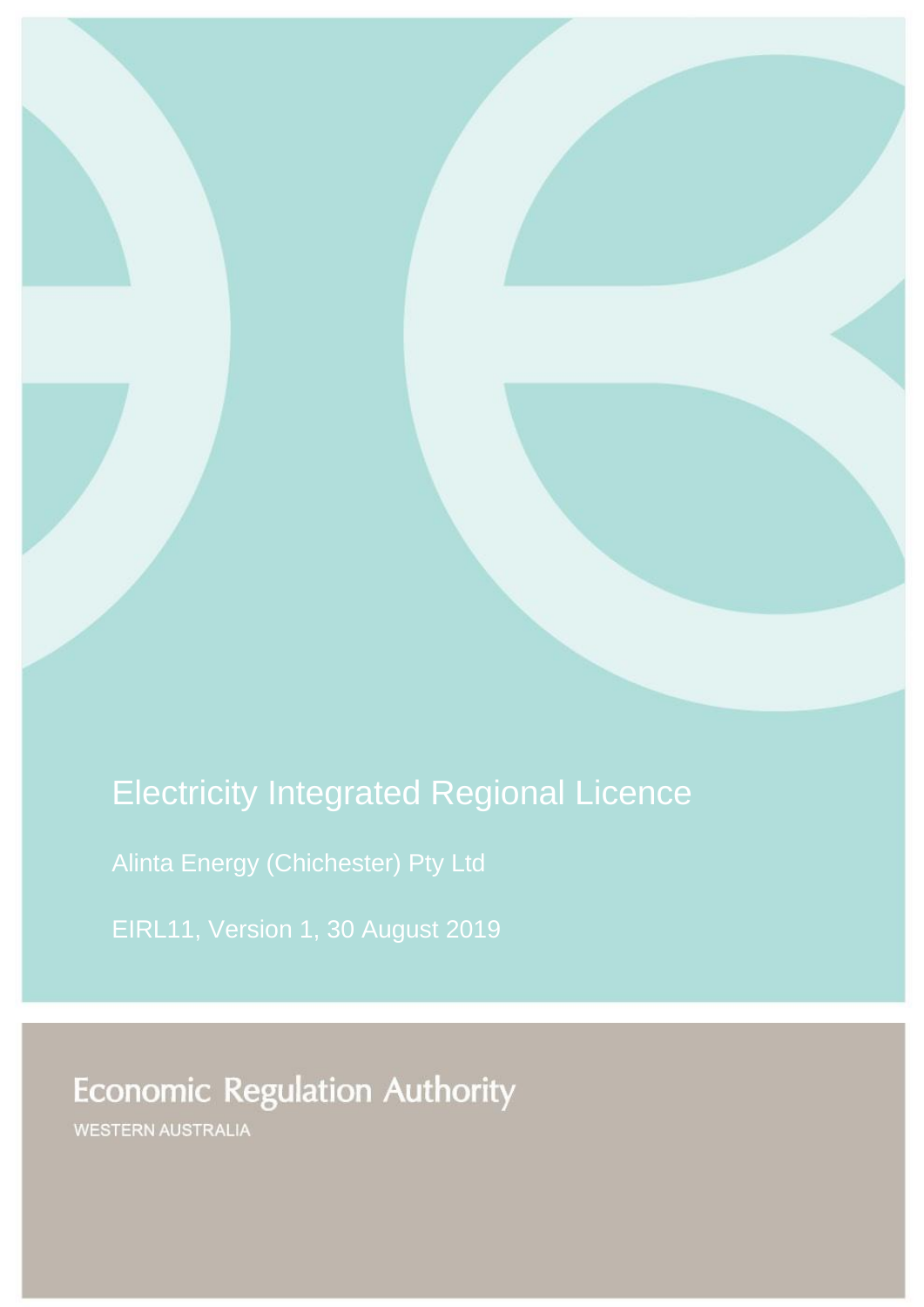## *ELECTRICITY INDUSTRY ACT 2004 (WA)*

| Licensee Name:            | Alinta Energy (Chichester) Pty Ltd                      |  |
|---------------------------|---------------------------------------------------------|--|
|                           | ABN 95 623 412 626                                      |  |
| Licence Area:             | The area set out in the plan referred to in clause 2.5. |  |
| Licence Number:           | EIRL11                                                  |  |
| <b>Commencement Date:</b> | 30 August 2019                                          |  |
| <b>Version Number:</b>    | 1                                                       |  |
| <b>Version Date:</b>      | 30 August 2019                                          |  |
| <b>Expiry Date:</b>       | 29 August 2049                                          |  |

Signed by the Chair of the Economic Regulation Authority

29 August 2019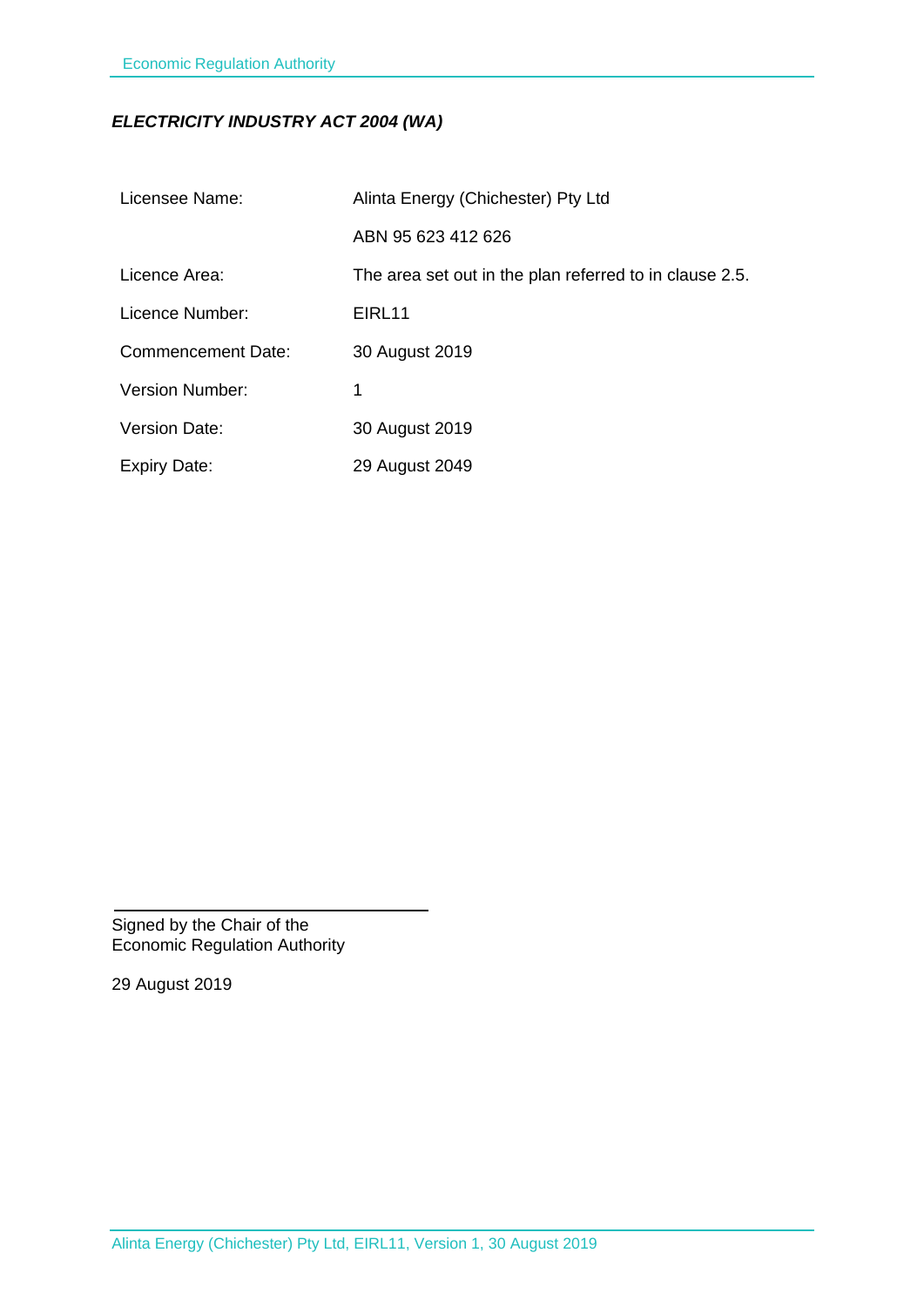## Index

| 1. |     |                                                           |  |
|----|-----|-----------------------------------------------------------|--|
|    | 1.1 |                                                           |  |
|    | 1.2 |                                                           |  |
| 2. |     |                                                           |  |
|    | 2.1 |                                                           |  |
|    | 2.2 |                                                           |  |
|    | 2.3 |                                                           |  |
|    | 2.4 |                                                           |  |
|    | 2.5 |                                                           |  |
| 3. |     |                                                           |  |
|    | 3.1 |                                                           |  |
|    | 3.2 |                                                           |  |
|    | 3.3 |                                                           |  |
|    | 3.4 |                                                           |  |
|    | 3.5 |                                                           |  |
|    | 3.6 |                                                           |  |
|    | 3.7 |                                                           |  |
|    | 3.8 |                                                           |  |
|    | 3.9 |                                                           |  |
| 4. |     |                                                           |  |
|    | 4.1 |                                                           |  |
|    | 4.2 |                                                           |  |
|    | 4.3 |                                                           |  |
|    | 4.4 |                                                           |  |
|    | 4.5 |                                                           |  |
|    |     | 5. AUDITS AND PERFORMANCE REPORTING OBLIGATIONS  12       |  |
|    | 5.1 |                                                           |  |
|    | 5.2 |                                                           |  |
|    | 5.3 |                                                           |  |
| 6. |     |                                                           |  |
|    | 6.1 |                                                           |  |
|    | 6.2 |                                                           |  |
|    | 6.3 |                                                           |  |
|    | 6.4 |                                                           |  |
|    | 6.5 |                                                           |  |
|    | 6.6 | Directions by the ERA to amend Standard Form Contract  14 |  |
|    | 6.7 |                                                           |  |
|    | 6.8 |                                                           |  |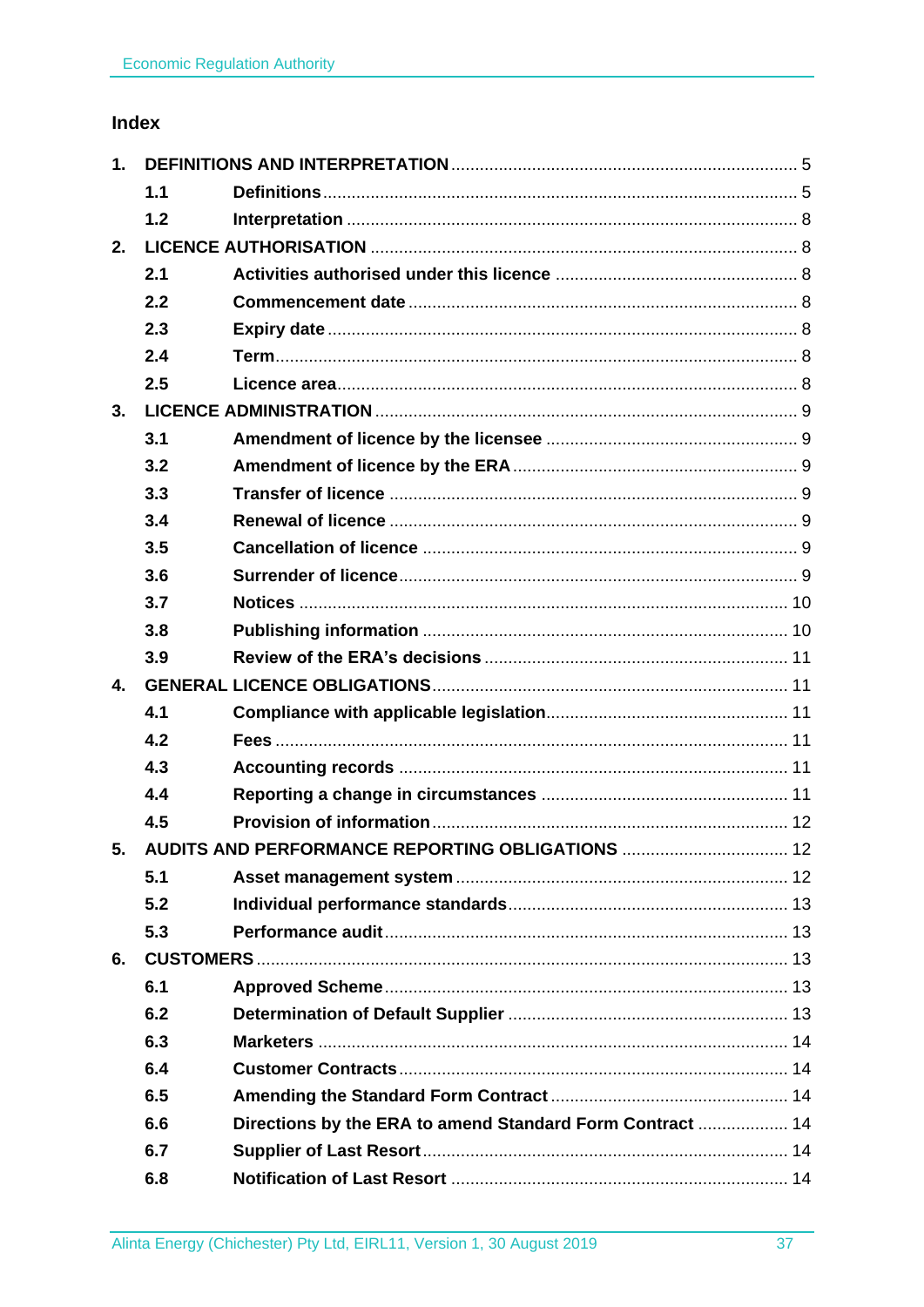| 6.9 |  |  |
|-----|--|--|
|     |  |  |
|     |  |  |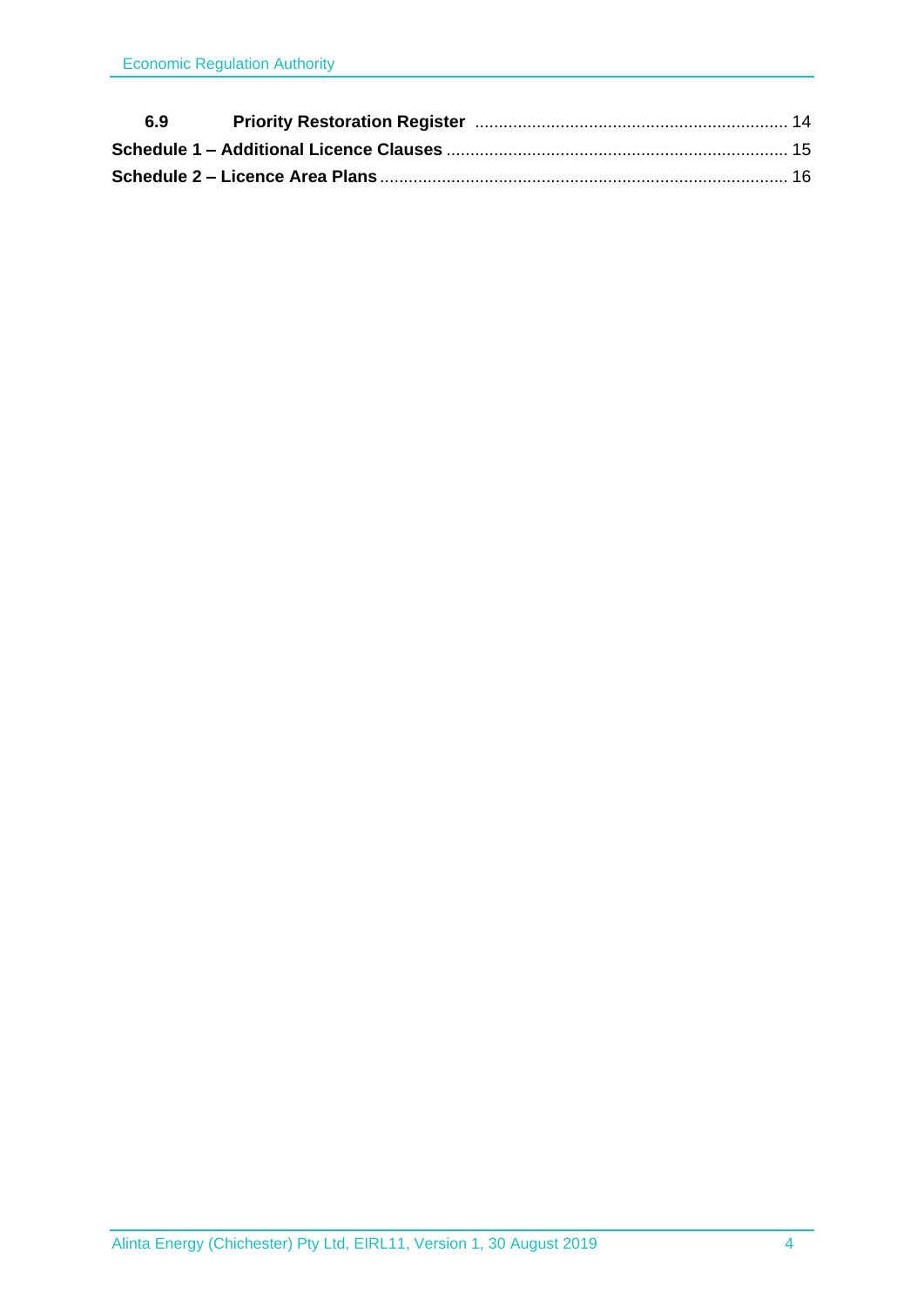## <span id="page-4-0"></span>**1. DEFINITIONS AND INTERPRETATION**

#### <span id="page-4-1"></span>**1.1 Definitions**

1.1.1 In this *licence*, the following definitions apply unless the context otherwise requires:

*Act* means the *Electricity Industry Act 2004* (WA).

#### *applicable legislation* means:

- (a) the *Act*; and
- (b) the *Regulations* and the *Codes*.

*approved scheme* means a scheme approved under section 92 of the *Act*.

*business day* means a day which is not a Saturday, Sunday or a Public Holiday in Western Australia.

#### *Code* means:

- (a) the *Code of Conduct for the Supply of Electricity to Small Use Customers 2018*;
- (b) the *Electricity Industry (Customer Transfer) Code 2016*;
- (c) the *Electricity Industry (Metering) Code 2012*; and
- (d) the *Electricity Industry (Network Quality and Reliability of Supply) Code 2005*.

*commencement date* means the date the *licence* was first granted by the *ERA* being the date specified in clause 2.2.

*connection point* has the meaning given to that term in regulation 35 of the *[Electricity](http://www.slp.wa.gov.au/legislation/statutes.nsf/main_mrtitle_1345_homepage.html)  [Industry \(Customer Contracts\) Regulations 2005](http://www.slp.wa.gov.au/legislation/statutes.nsf/main_mrtitle_1345_homepage.html)*.

*customer* has the meaning given to that term in section 3 of the *Act*.

*default supplier* has the meaning given to that term in regulation 35 of the *Electricity [Industry \(Customer Contracts\) Regulations 2005.](http://www.slp.wa.gov.au/legislation/statutes.nsf/main_mrtitle_1345_homepage.html)*

*distribution system* has the meaning given to that term in section 3 of the *Act*.

*electricity* has the meaning given to that term in section 3 of the *Act*.

*electricity marketing* agent has the meaning given to that term in section 78 of the *Act*.

## *electronic means* means:

- (a) the internet;
- (b) email, being:
	- (i) in relation to the *ERA*, the *ERA's* email address as notified to the *licensee*; and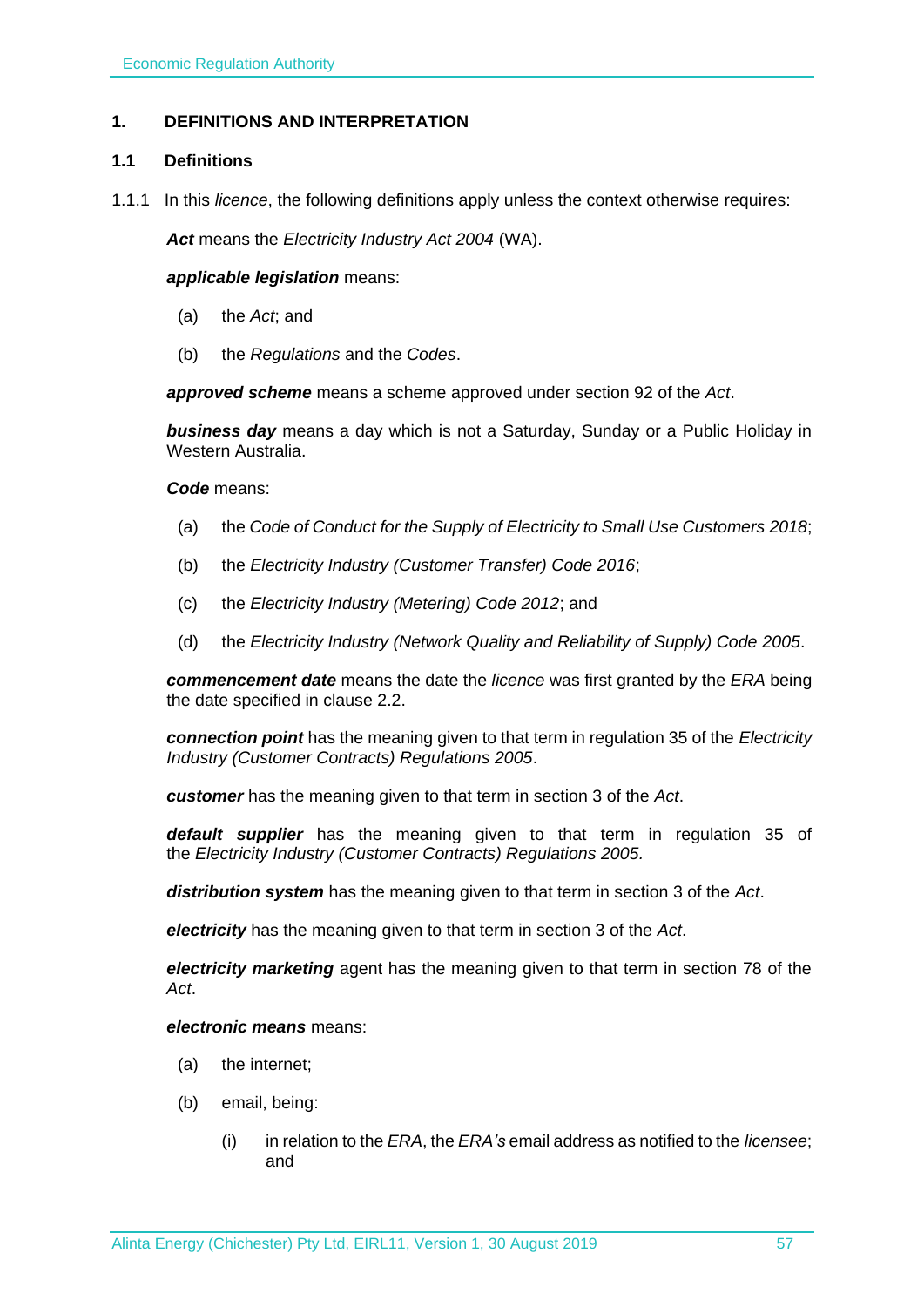- (ii) in relation to the *licensee*, the email address specified in the *licence* application or other such email address as notified in writing to the *ERA;* or
- (iii) any other similar means,

but does not include facsimile or telephone.

*ERA* means the Economic Regulation Authority.

*expiry date* means the date specified in clause 2.3*.*

*generating works* has the meaning given to that term in section 3 of the *Act*.

*individual performance standards* mean any standards prescribed by the *ERA* for an individual *licensee* pursuant to clause 5.2 of the *licence*.

*interruption* means the temporary unavailability of *supply* from the *distribution system* to a *customer* but does not include disconnection.

*licence* means:

- (a) this document (excluding the title page and the second page of this document);
- (b) any Schedules to this document; and
- (c) any individual *performance standards* approved by the *ERA* pursuant to clause 5.2.

*licence area* is the area stated in clause 2.5 of this *licence*.

*licensee* means Alinta Energy (Chichester) Pty Ltd, ABN 95 623 412 626.

*licensee's assets* means the *licensee's distribution system, transmission system or generating works* (as the case may be).

*non-standard contract* has the meaning given to that term in section 47 of the *Act*.

*notice* means a written notice, agreement, consent, direction, representation, advice, statement or other communication required or given pursuant to, or in connection with, this *licence*.

*operate* has the meaning given to that term in section 3 of the *Act*.

*performance audit* means an audit of the effectiveness of measures taken by the *licensee* to meet the *performance criteria* in this *licence*.

*performance criteria* means:

- (a) the terms and conditions of the *licence*; and
- (b) any other relevant matter in connection with the *applicable legislation* that the *ERA* determines should form part of the *performance audit*.

*priority restoration register* means a register, process or document that determines the order of restoration of power in the event of an unplanned *interruption*.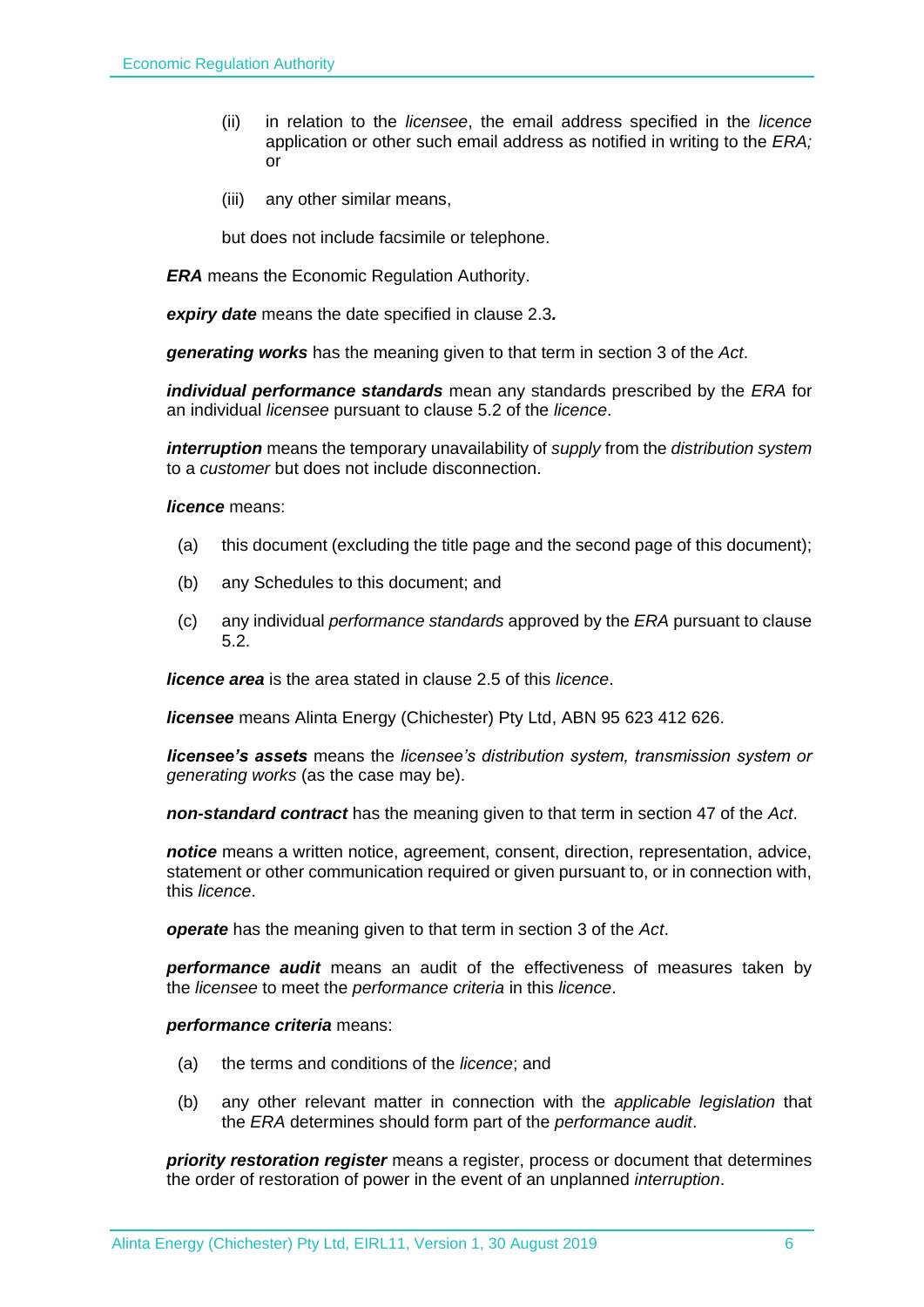**publish** in relation to a report or information means either:

- (a) posting the report or information on the *licensee's* website; or
- (b) sending the report or information to the *ERA* to be published on the *ERA's* website.

#### *Regulations* means:

- (a) *Economic Regulation Authority (Licensing Funding) Regulations 2014*;
- (b) *Electricity Industry (Code of Conduct) Regulations 2005*;
- (c) *Electricity Industry (Customer Contracts) Regulations 2005*;
- (d) *Electricity Industry (Licence Conditions) Regulations 2005*;
- (e) *Electricity Industry (Obligation to Connect) Regulations 2005*; and
- (f) *Electricity Industry (Ombudsman Scheme) Regulations 2005.*

*related body corporate* has the meaning given to that term in section 50 of the *Corporations Act 2001 (Cwth)*.

*reviewable decision* means a decision by the *ERA* pursuant to:

- (a) clause 3.8.3;
- (b) clause 5.1.5;
- (c) clause 5.1.7;
- (d) clause 5.2.2;
- (e) clause 5.3.2; or
- (f) clause 5.3.4.

of this *licence*.

*small use customer* has the same meaning as the meaning given to "customer" in section 47 of the *Act*.

*South West Interconnected System* has the meaning given to that term in section 3 of the *Act.* 

*standard form contract* has the meaning given to that term in section 47 of the *Act*.

*supplier of last resort* has the meaning given to that term in section 69(1) of the *Act*.

*supply* has the meaning given to that term in section 3 of the *Act*.

*transmission system* has the meaning given to that term in section 3 of the *Act*.

*version date* means the date on which the *licence* was last amended pursuant to clause 3.1 or clause 3.2.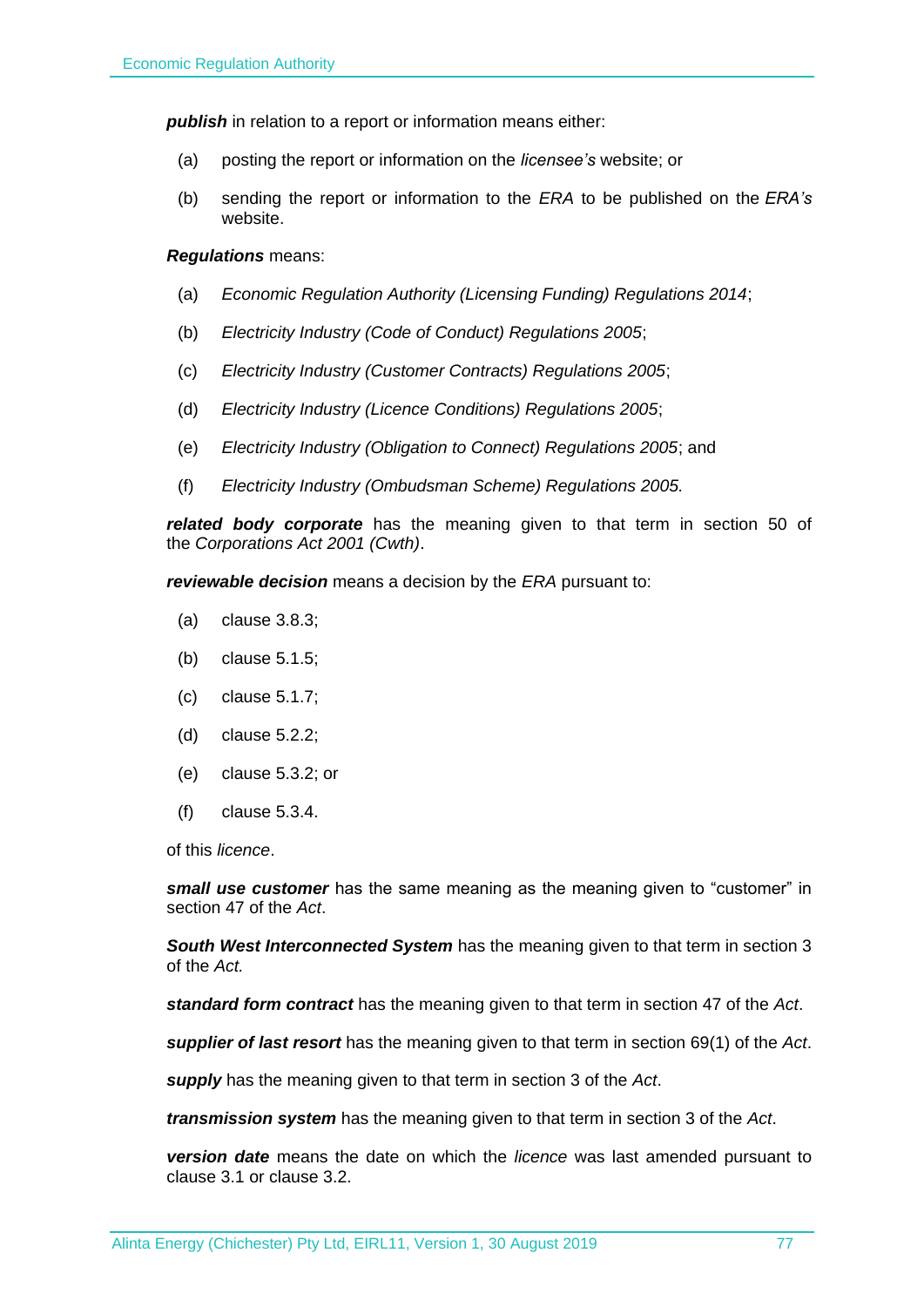## <span id="page-7-0"></span>**1.2 Interpretation**

1.2.1 A reference in this *licence* to any *applicable legislation* includes, unless the context otherwise requires, any statutory modification, amendment, replacement or re-enactment of that *applicable legislation*.

## <span id="page-7-1"></span>**2. LICENCE AUTHORISATION**

#### <span id="page-7-2"></span>**2.1 Activities authorised under this licence**

- 2.1.1 The *licensee* is granted a *licence* for the *licence area* to:
	- (a) construct and *operate generating works* or *operate* existing *generating works*;
	- (b) Not Used
	- (c) Not Used
	- (d) sell *electricity* to *customers* other than *small use customers;*

in accordance with the terms and conditions of this *licence* and for the purpose of *supplying electricity* to *customers* otherwise than through the *South West Interconnected System*.

#### <span id="page-7-3"></span>**2.2 Commencement date**

2.2.1 30 August 2019

## <span id="page-7-4"></span>**2.3 Expiry date**

- 2.3.1 29 August 2049
- <span id="page-7-5"></span>**2.4 Term [Section 15 of the Act]**
- 2.4.1 This *licence* commences on the *commencement date* and continues until the earlier of:
	- (a) the cancellation of the *licence* pursuant to clause 3.5 of this *licence*;
	- (b) the surrender of the *licence* pursuant to clause 3.6 of this *licence*; or
	- (c) the *expiry date*.
- <span id="page-7-6"></span>**2.5 Licence area**
- 2.5.1 The *licence area* is set out in plan(s):

ERA-EL-153

2.5.2 The *licence area* plan(s) is provided in Schedule 2.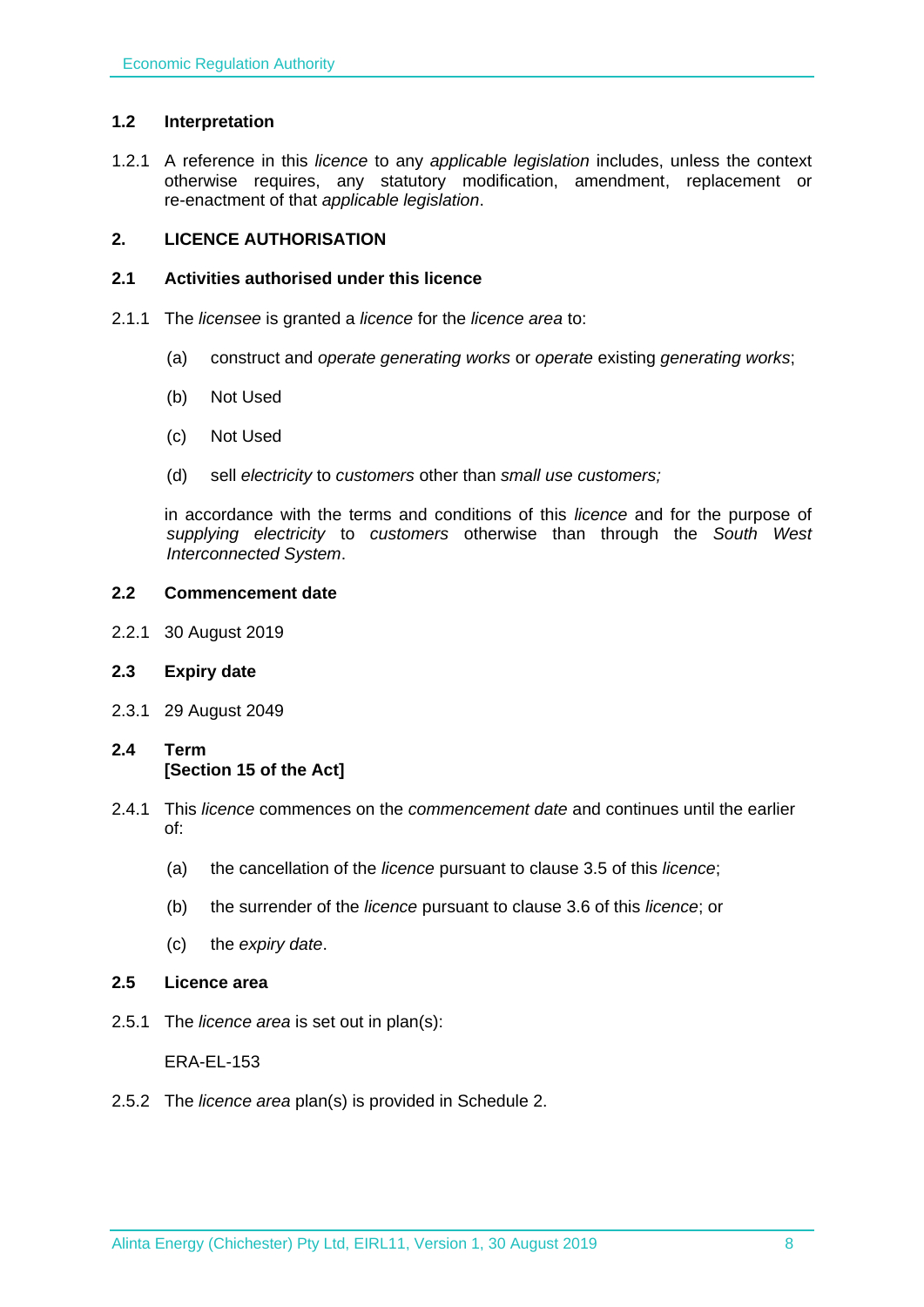## <span id="page-8-0"></span>**3. LICENCE ADMINISTRATION**

#### <span id="page-8-1"></span>**3.1 Amendment of licence by the licensee [Section 21 of the Act]**

3.1.1 The *licensee* may apply to the *ERA* to amend the *licence* in accordance with the *Act.*

#### <span id="page-8-2"></span>**3.2 Amendment of licence by the ERA [Section 22 of the Act]**

- 3.2.1 Subject to any *applicable legislation*, the *ERA* may amend the *licence* at any time in accordance with this clause.
- 3.2.2 Before amending the *licence* under clause 3.2.1, the *ERA* must:
	- (a) provide the *licensee* with written *notice* of the proposed amendments under consideration by the *ERA*;
	- (b) allow 15 *business days* for the *licensee* to make submissions on the proposed amendments; and
	- (c) take into consideration those submissions.
- 3.2.3 This clause also applies to the substitution of the existing *licence*.
- 3.2.4 For avoidance of doubt, the *licensee* will not have to pay a fee for amendments under clause 3.2.1.

#### <span id="page-8-3"></span>**3.3 Transfer of licence [Section 18 of the Act]**

- 3.3.1 This *licence* may be transferred only in accordance with the *Act.*
- <span id="page-8-4"></span>**3.4 Renewal of licence [Section 16 of the Act]**
- 3.4.1 This *licence* may be renewed only in accordance with the *Act*.

#### <span id="page-8-5"></span>**3.5 Cancellation of licence [Section 35 of the Act]**

3.5.1 This *licence* may be cancelled only in accordance with the *Act*.

#### <span id="page-8-6"></span>**3.6 Surrender of licence [Schedule 1 of the Act]**

- 3.6.1 The *licensee* may only surrender the *licence* pursuant to this clause 3.6.
- 3.6.2 If the *licensee* intends to surrender the *licence* the *licensee* must, by *notice* in writing to the *ERA*:
	- (a) set out the date that the *licensee* wishes the surrender of the *licence* to be effective; and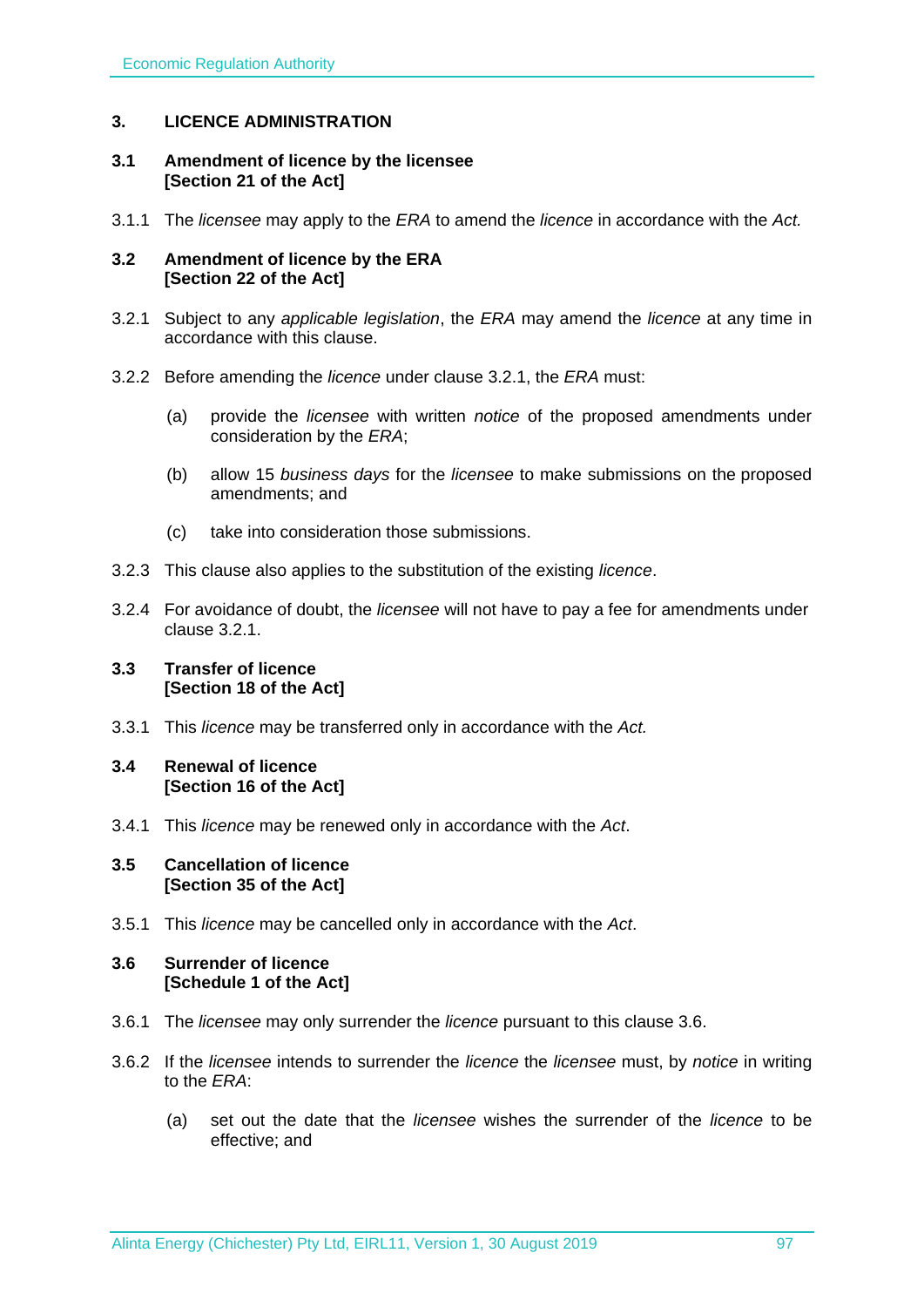- (b) set out the reasons why the *licensee* wishes to surrender the *licence*, including the reasons why it would not be contrary to the public interest for the surrender of the *licence* to be effective on the date set out in the *notice*.
- 3.6.3 Upon receipt of the *notice* from the *licensee* pursuant to clause 3.6.2, the *ERA* will publish the *notice*.
- 3.6.4 Notwithstanding clause 3.6.2, the surrender of the *licence* will only take effect on the later of the day that:
	- (a) the *ERA* publishes a *notice* of the surrender in the Western Australian Government Gazette, such date to be at the discretion of the *ERA*; and
	- (b) the *licensee* hands back the *licence* to the *ERA*.
- 3.6.5 The *licensee* will not be entitled to a refund of any fees by the *ERA*.

#### <span id="page-9-0"></span>**3.7 Notices**

- 3.7.1 Unless otherwise specified, all *notices* must be in writing.
- 3.7.2 A *notice* will be regarded as having been sent and received:
	- (a) when delivered in person to the addressee; or
	- (b) three *business days* after the date of posting if the *notice* is posted in Western Australia; or
	- (c) five *business days* after the date of posting if the *notice* is posted outside Western Australia; or
	- (d) if sent by facsimile when, according to the sender's transmission report, the *notice* has been successfully received by the addressee; or
	- (e) if sent by *electronic means* when, according to the sender's electronic record, the *notice* has been successfully sent to the addressee.

#### <span id="page-9-1"></span>**3.8 Publishing information [Schedule 1 of the Act]**

- 3.8.1 The *ERA* may direct the *licensee* to *publish*, within a specified timeframe, any information it considers relevant in connection with the *licensee* or the performance by the *licensee* of its obligations under this *licence*.
- 3.8.2 Subject to clause 3.8.3, the *licensee* must *publish* the information referred to in clause 3.8.1.
- 3.8.3 If the *licensee* considers that the information is confidential it must:
	- (a) immediately notify the *ERA*; and
	- (b) seek a review of the *ERA's* decision in accordance with clause 3.9.
- 3.8.4 Once it has reviewed the decision, the *ERA* will direct the *licensee* in accordance with the review to: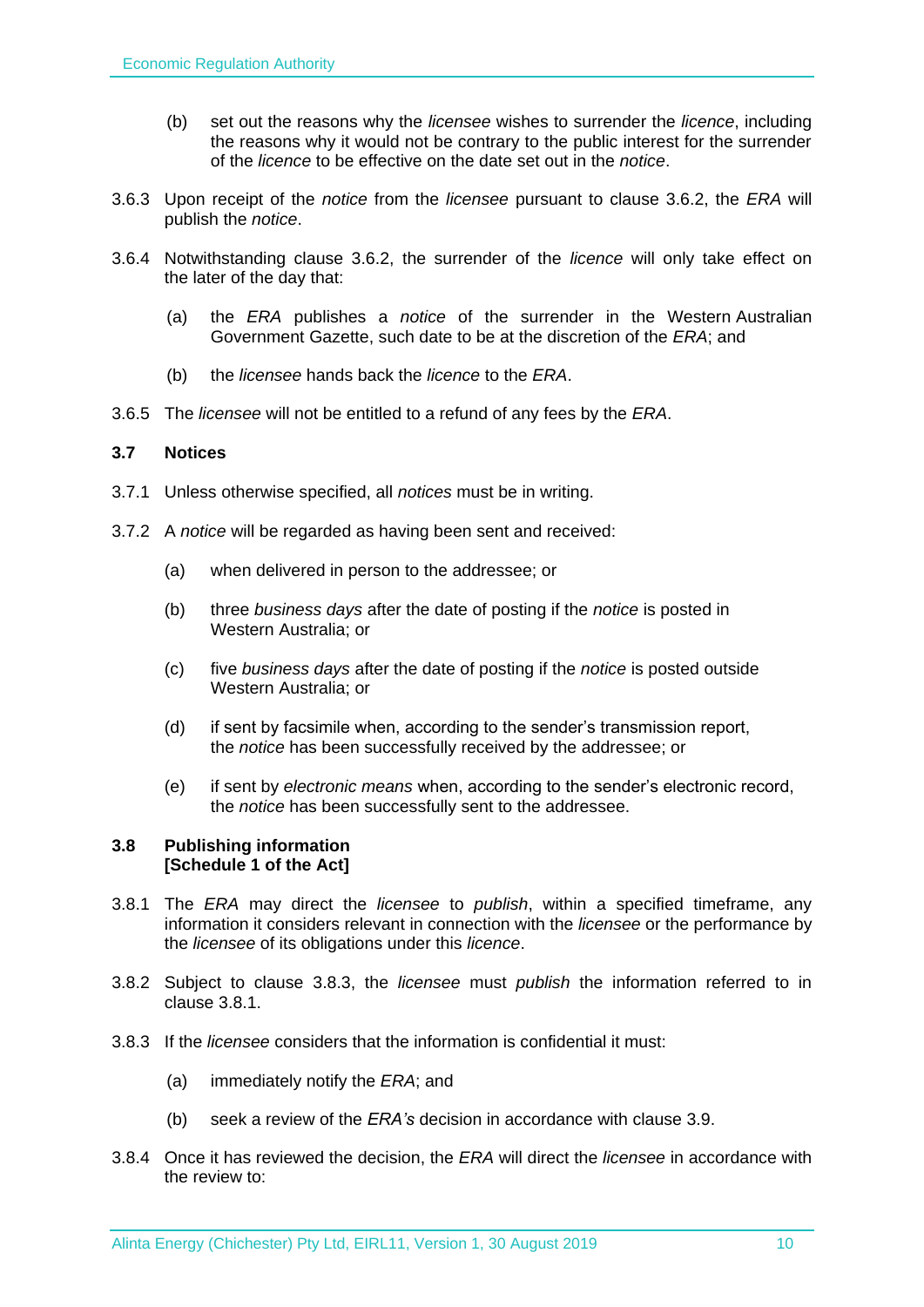- (a) *publish* the information;
- (b) *publish* the information with the confidential information removed or modified; or
- (c) not *publish* the information.

## <span id="page-10-0"></span>**3.9 Review of the ERA's decisions**

- 3.9.1 The *licensee* may seek a review of a *reviewable decision* by the *ERA* pursuant to this *licence* in accordance with the following procedure:
	- (a) the *licensee* shall make a submission on the subject of the *reviewable decision* within 10 *business days* (or other period as approved by the *ERA*) of the decision; and
	- (b) the *ERA* will consider the submission and provide the *licensee* with a written response within 20 *business days*.
- 3.9.2 For avoidance of doubt, this clause does not apply to a decision of the *ERA* pursuant to the *Act*, nor does it restrict the *licensee's* right to have a decision of the *ERA* reviewed in accordance with the *Act*.

#### <span id="page-10-1"></span>**4. GENERAL LICENCE OBLIGATIONS**

#### <span id="page-10-2"></span>**4.1 Compliance with applicable legislation**

4.1.1 Subject to any modifications or exemptions granted pursuant to the *Act*, the *licensee* must comply with any *applicable legislation*.

#### <span id="page-10-3"></span>**4.2 Fees**

4.2.1 The *licensee* must pay the applicable fees and charges in accordance with the *Regulations*.

#### <span id="page-10-4"></span>**4.3 Accounting records [Schedule 1 of the Act]**

4.3.1 The *licensee* and any *related body corporate* must maintain accounting records that comply with standards issued by the Australian Accounting Standards Board or equivalent International Accounting Standards.

#### <span id="page-10-5"></span>**4.4 Reporting a change in circumstances**

- 4.4.1 The *licensee* must report to the *ERA*:
	- (a) if the *licensee* is under external administration as defined by the *Corporations Act 2001 (Cwth)* within 2 *business days* of such external administration occurring; or
	- (b) if the *licensee*:
		- (i) experiences a change in the *licensee's* corporate, financial or technical circumstances upon which this *licence* was granted; and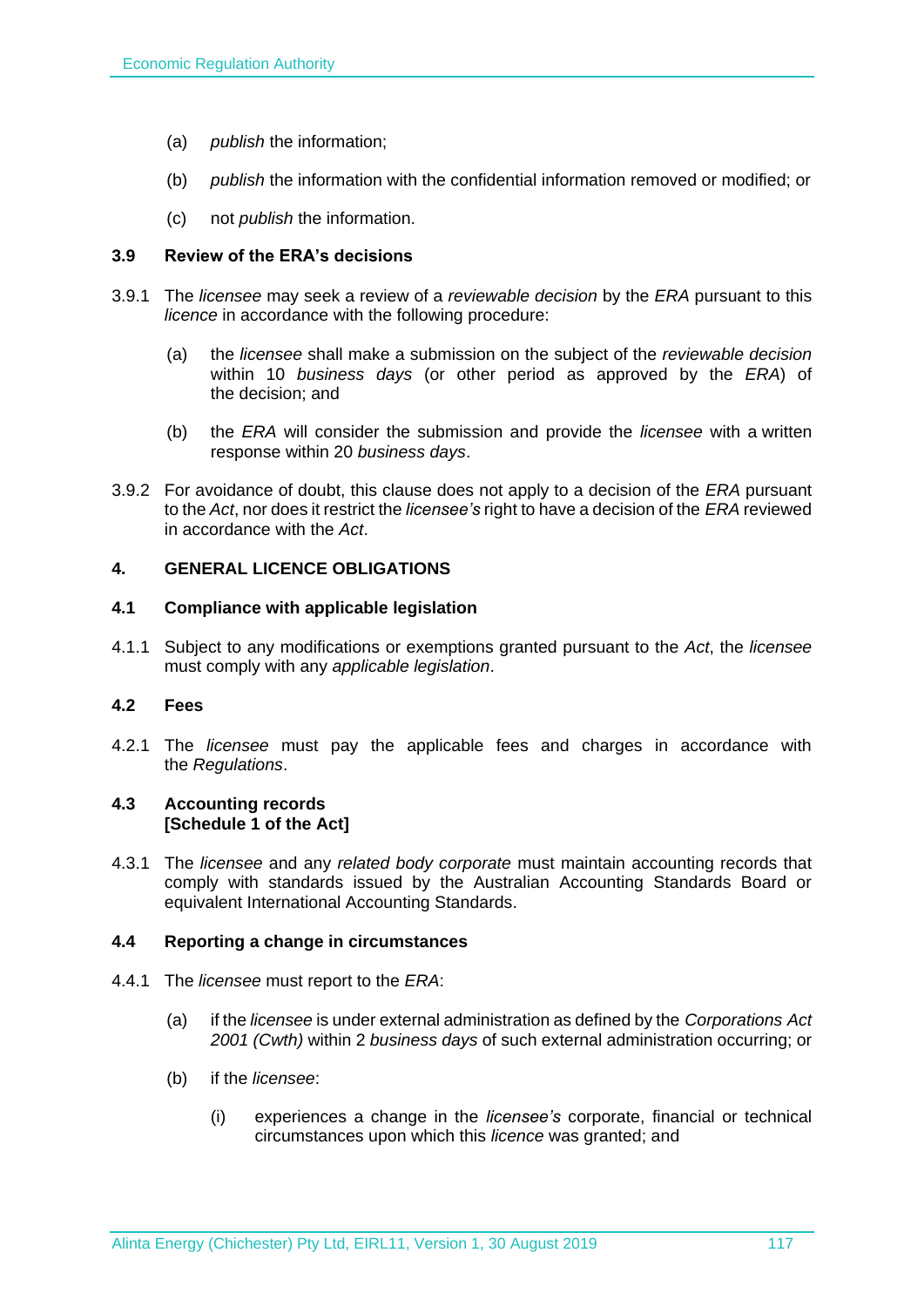(ii) the change may materially affect the *licensee's* ability to perform its obligations under this *licence*,

within 10 *business days* of the change occurring; or

- (c) if the:
	- (i) *licensee's* name;
	- (ii) *licensee's* ABN; or
	- (iii) *licensee's* address,

changes, within 10 *business days* of the change occurring.

#### <span id="page-11-0"></span>**4.5 Provision of information [Schedule 1 of the Act]**

4.5.1 The *licensee* must provide to the *ERA,* in the manner and form described by the *ERA,*  specified *information on any* matter relevant to the operation or enforcement of the *licence*, the operation of the licensing scheme provided for in Part 2 of the *Act*, or the performance of the *ERA's* functions under that Part.

## <span id="page-11-1"></span>**5. AUDITS AND PERFORMANCE REPORTING OBLIGATIONS**

#### <span id="page-11-2"></span>**5.1 Asset management system [Section 14 of the Act]**

- 5.1.1 The *licensee* must provide for an *asset management system* in respect of the *licensee's assets.*
- *5.1.2* The *licensee* must notify the *ERA* of the details of the *asset management system* within 5 *business days* from the later of:
	- (a) the *commencement date*; and
	- (b) the completion of construction of the *licensee's assets*.
- 5.1.3 The *licensee* must notify the *ERA* of any substantial change to the *asset management system* within 10 *business days* of such change.
- 5.1.4 The *licensee* must provide the *ERA* with a report by an independent expert, acceptable to the *ERA*, as to the effectiveness of the *asset management system* not less than once in every period of 24 months calculated from the *commencement date* (or any longer period that the *ERA* allows by *notice* in writing).
- 5.1.5 The *licensee* must comply, and must require the *licensee's* expert to comply, with the *ERA'*s standard audit guidelines.
- 5.1.6 The *licensee* may seek a review of any of the requirements of the *ERA*'s standard audit guidelines dealing with the *asset management system* in accordance with clause 3.9.
- 5.1.7 The review of the *asset management system* must be conducted by an independent expert approved by the *ERA*. If the *licensee* fails to nominate an independent expert within one month of the date that the review of the *asset management system* was due,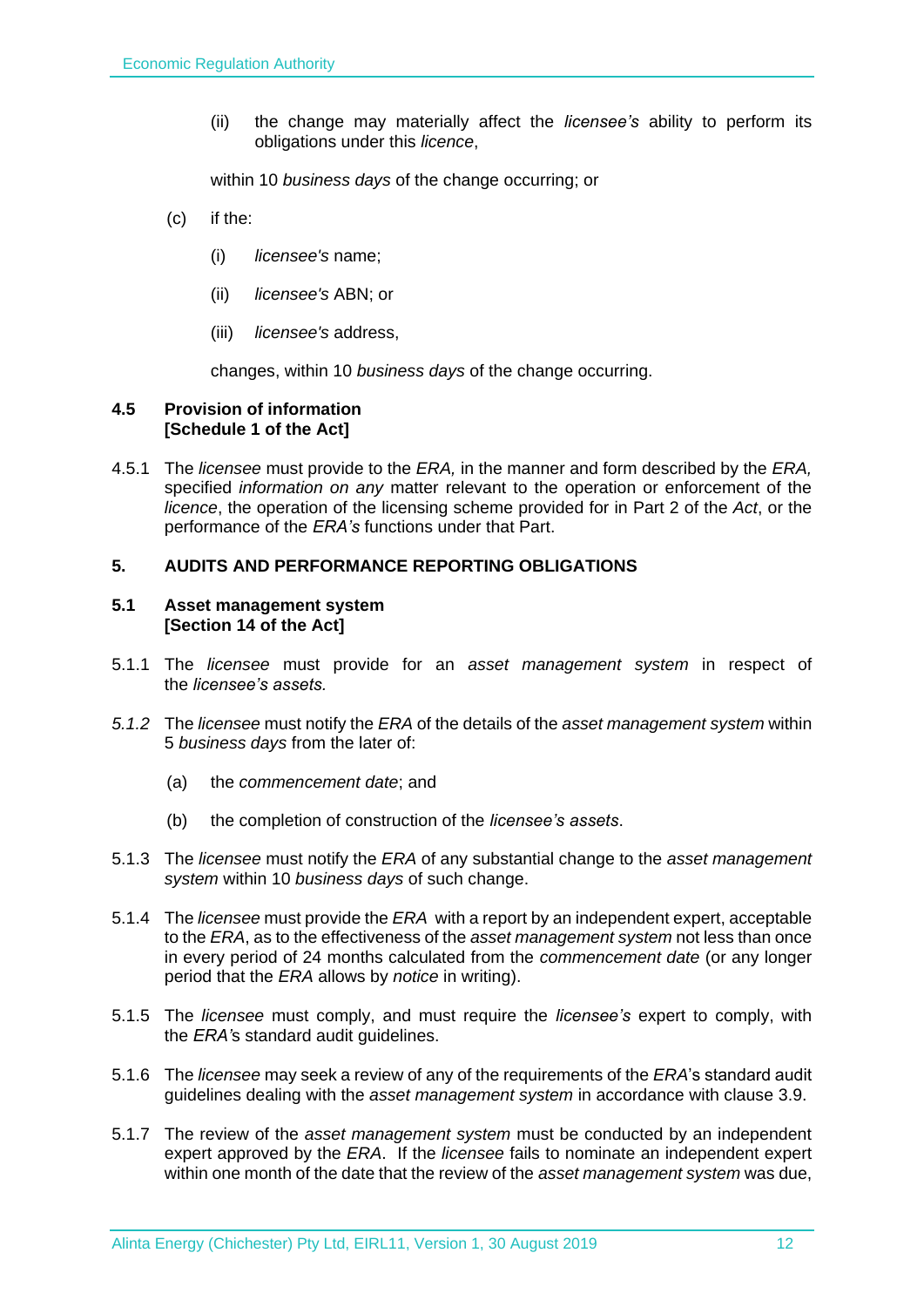or the independent expert nominated by the *licensee* is rejected on two successive occasions by the *ERA*, the *ERA* may choose an independent expert to conduct the review of the *asset management system.*

## <span id="page-12-0"></span>**5.2 Individual performance standards**

- 5.2.1 Performance standards are contained in *applicable legislation*.
- 5.2.2 The *ERA* may prescribe *individual performance standards* applying to the *licensee* in respect of the *licensee's* obligations under this *licence* or the *applicable legislation*.
- 5.2.3 Before approving any *individual performance standards* under this clause, the *ERA* will:
	- (a) provide the *licensee* with a copy of the proposed *individual performance standards*;
	- (b) allow 15 *business days* for the *licensee* to make submissions on the proposed *individual performance standards*; and
	- (c) take into consideration those submissions.
- 5.2.4 Once approved by the *ERA*, the *individual performance standards* are included as additional *terms and conditions* to this *licence*.

#### <span id="page-12-1"></span>**5.3 Performance audit [Section 13 of the Act]**

- 5.3.1 The *licensee* must, unless otherwise notified in writing by the *ERA*, provide the *ERA* with a *performance audit* within 24 months after the *commencement date*, and every 24 months thereafter.
- 5.3.2 The *licensee* must comply, and must require the *licensee's* auditor to comply, with the *ERA's* standard audit guidelines.
- 5.3.3 The *licensee* may seek a review of any of the requirements of the *ERA*'s standard audit guidelines in accordance with clause 3.9.
- 5.3.4 The *performance audit* must be conducted by an independent auditor approved by the *ERA*. If the *licensee* fails to nominate an auditor within one month of the date that the *performance audit* was due, or the auditor nominated by the *licensee* is rejected on two successive occasions by the *ERA*, the *ERA* may choose an independent auditor to conduct the *performance audit*.

## <span id="page-12-2"></span>**6. CUSTOMERS**

<span id="page-12-3"></span>**6.1 Approved Scheme [Section 101 of the Act]**

Not Used

## <span id="page-12-4"></span>**6.2 Determination of Default Supplier**

Not Used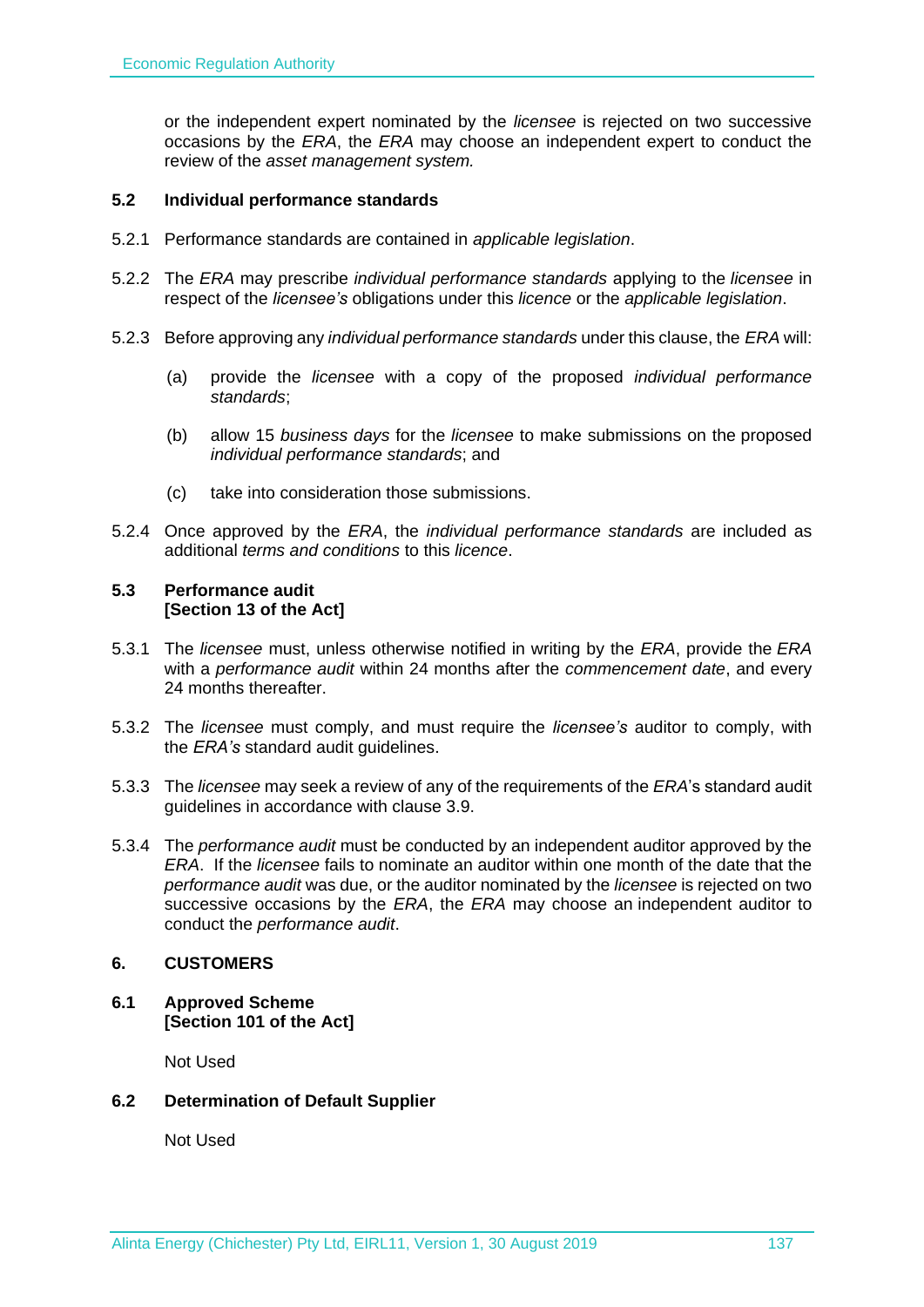### <span id="page-13-0"></span>**6.3 Marketers**

Not Used

<span id="page-13-1"></span>**6.4 Customer Contracts [Section 54 of the Act]**

Not Used

## <span id="page-13-2"></span>**6.5 Amending the Standard Form Contract [Section 52 of the Act]**

Not Used

## <span id="page-13-3"></span>**6.6 Directions by the ERA to amend Standard Form Contract [Section 53 of the Act]**

Not Used

## <span id="page-13-4"></span>**6.7 Supplier of Last Resort [Section 76 of the Act]**

Not Used

## <span id="page-13-5"></span>**6.8 Notification of Last Resort**

Not Used

## <span id="page-13-6"></span>**6.9 Priority Restoration Register**

Not Used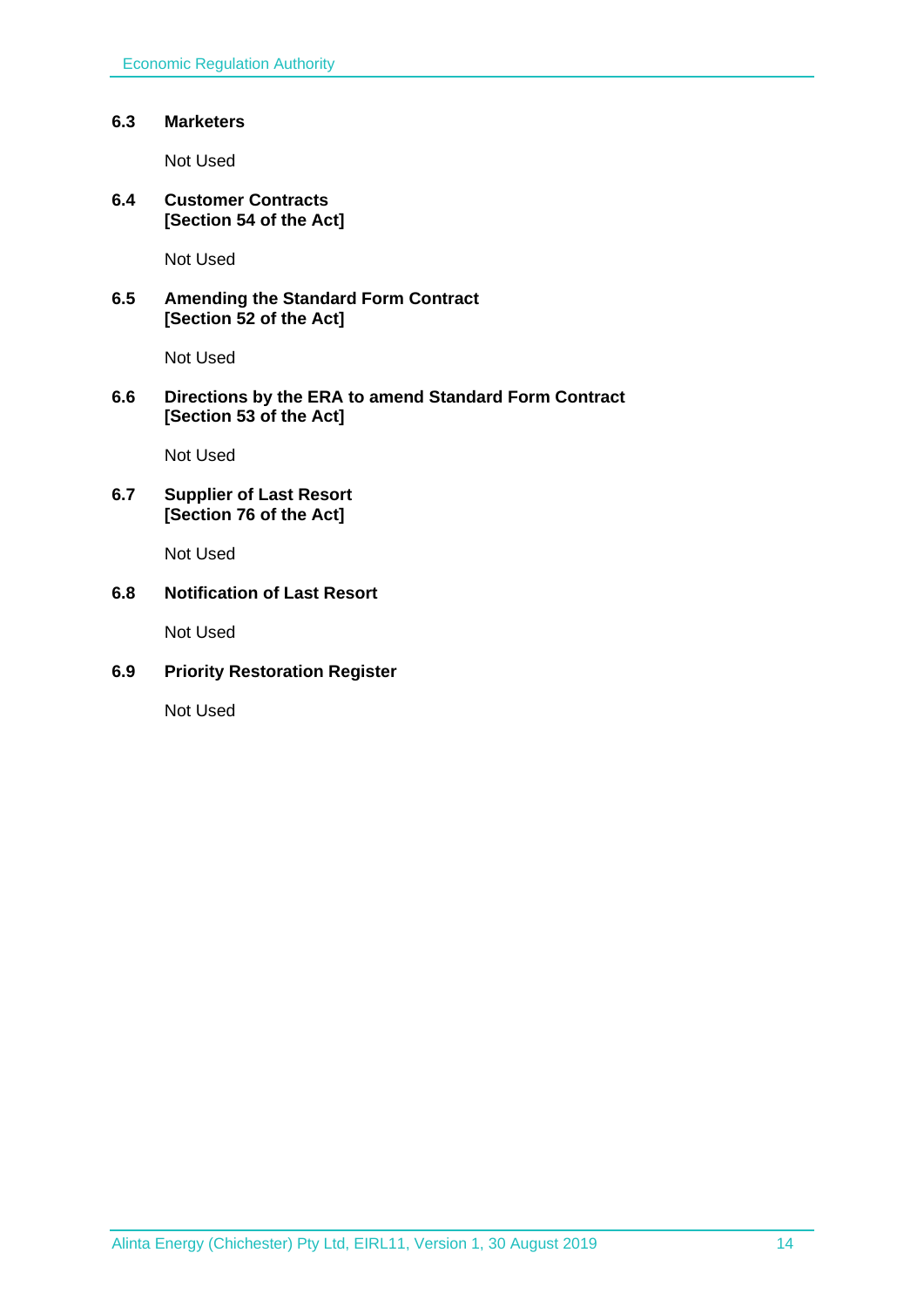## <span id="page-14-0"></span>**Schedule 1 – Additional Licence Clauses**

#### **1. Compliance with the Electricity (Customer Transfer) Code 2016**

- $1.1$ Despite clause 4.1 of the *licence*, where this *licence* authorises the *licensee* to sell *electricity* to *customers*, the *licensee* is not required to comply with the *Electricity Industry (Customer Transfer) Code 2016* so long as there is only one retailer selling *electricity* transported through the *distribution system* or *transmission system* (as the case may be).
- $1.2$ Not Used
- $1.3$ Not Used
- $14$ The *licensee* must notify the *ERA* within 10 *business days* of the *licensee* becoming aware that:
	- (a) There is more than one retailer selling *electricity* transported through the *distribution system* or *transmission system* that is also being used by the *licensee*.
	- (b) Not Used
	- (c) Not Used
- **2. Compliance with the requirement to maintain a Priority Restoration Register**

Not Used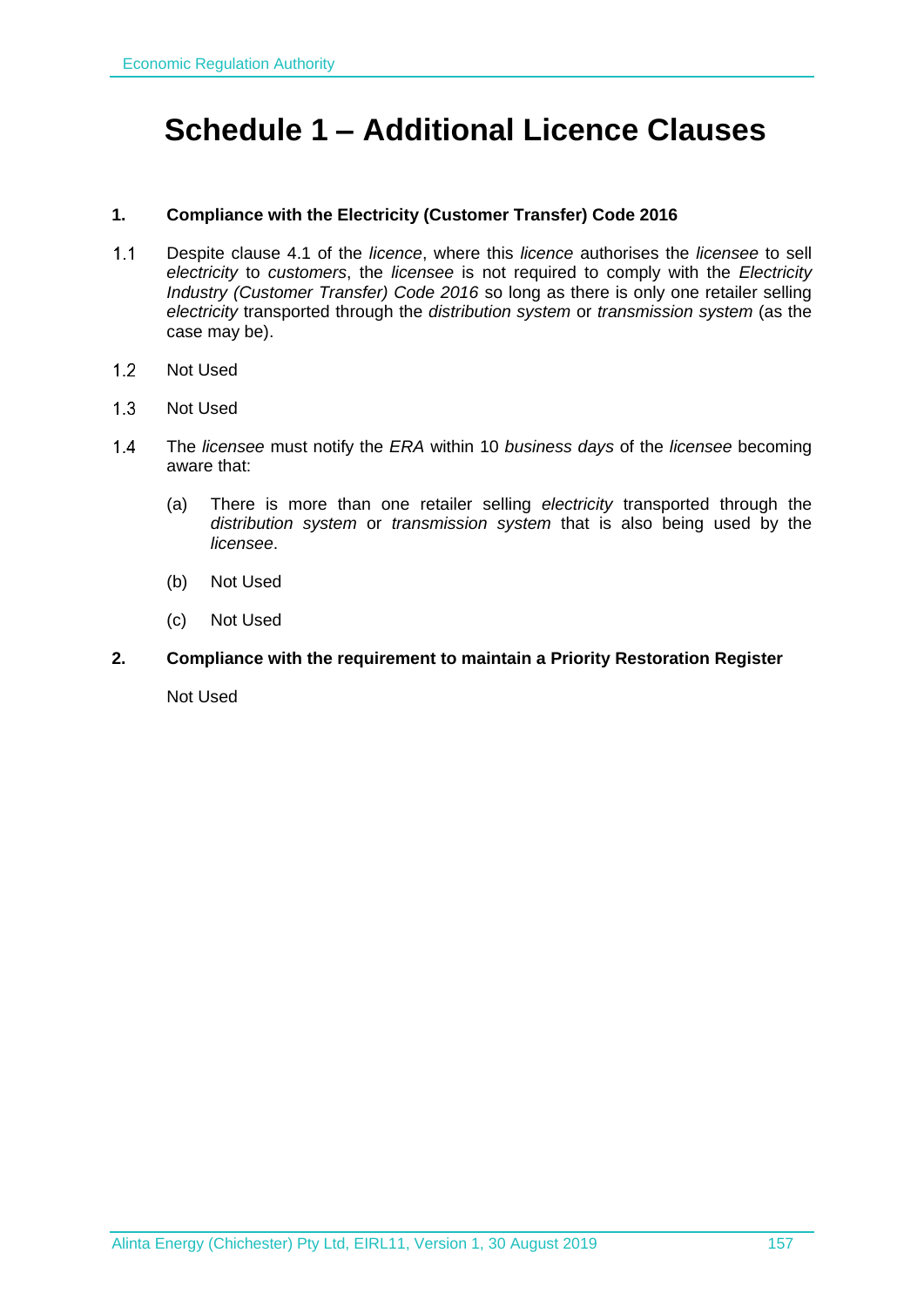## <span id="page-15-0"></span>**Schedule 2 – Licence Area Plans**